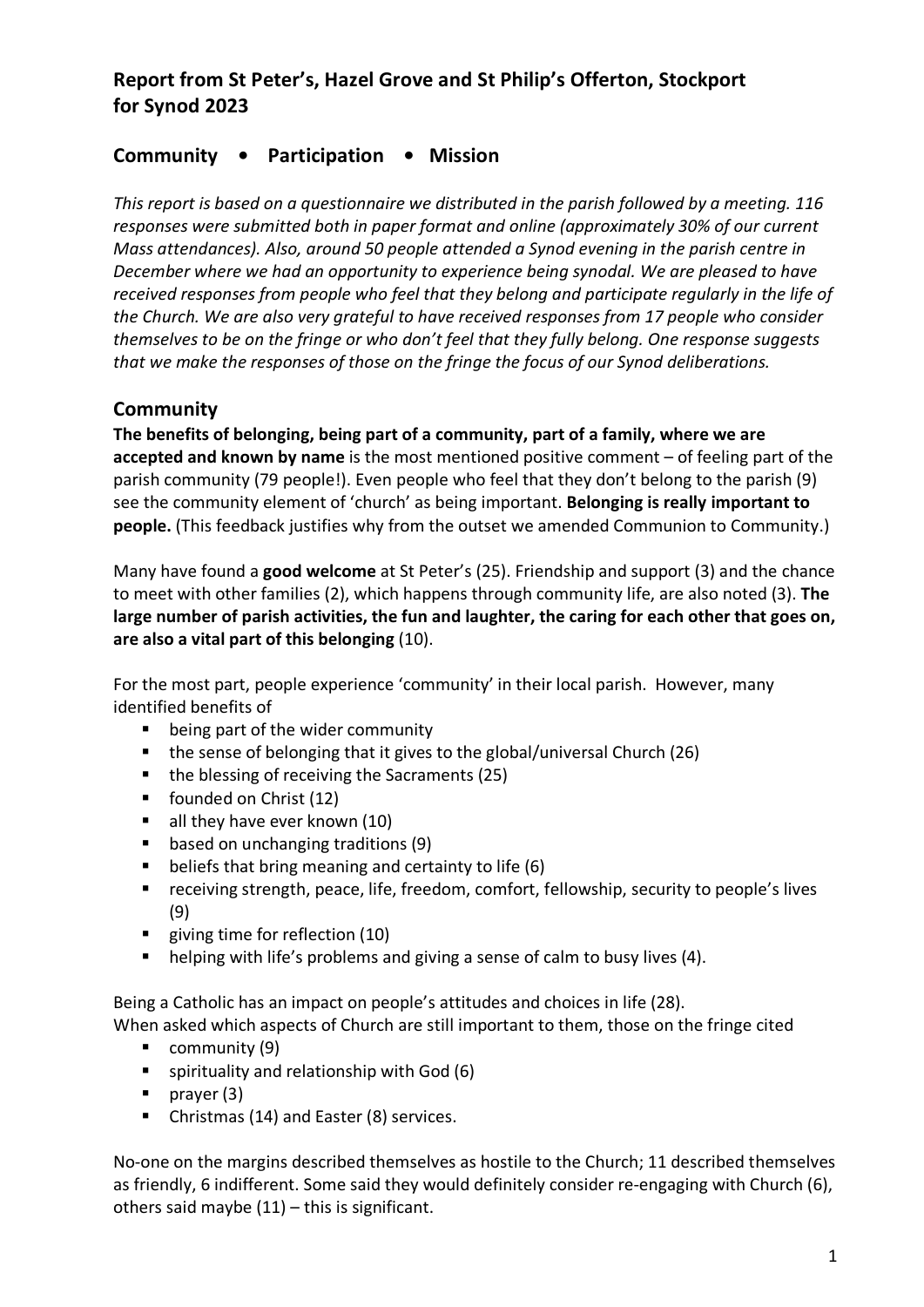#### **Barriers to belonging**

It is also clear however, that some people feel excluded or fear they may be excluded from the community and so do not benefit from this sense of community and belonging. One person feared they would not be made welcome.

Those on the margins felt the obstacles to their re-connecting with Church were being divorced and remarried (1), cohabitation (1), being in a gay relationship (1). One person feared "they might not feel welcome" in the Church as they were divorced and remarried.

#### **Some of those who attend regularly struggle with the Church's stance on 'modern-day issues'**

(21). Some struggle with the Church's stance on homosexuality (26), feeling that there should be greater focus on inclusion and welcome. "Young people feel excluded from church if they are gay, or their parents are divorced."

Some also struggle with the Church's stance on divorce (18). Some feel that the Church is 'uncaring to those who are divorced' (4), citing a need for more welcome and for the teachings to be better explained. Others cited co-habitation (3), sex before marriage (3), contraception (4), reception of Communion (1).

One contributor said, "The Church should be less bound by an outdated view of society and relationships. It needs to look at what modern day families believe now". Another, "The Church is supposed to be welcoming, but having gay friends, I would feel uncomfortable in supporting it."

Some find the rules confusing (2) and there were calls for less doctrine/dogma (7); some of those on the margins said they no longer believed in its teachings and disagreed with its stance on various moral issues (7). "I think the Church rules are outdated and I would be more interested in coming back if these were updated eg LGBTQ. I used to enjoy the community aspect of Church, but the Church's teaching on moral issues such as homosexuality really put me off."

There is a need for **greater inclusion** in the Church, and **greater openness to difference** (26). One commented, "We can be together in our differences." Another, "The parish should reflect the diverse nature of the community around us".

- Some people feel that the Church needs to be more authoritative about its teachings (2) and some like the Church's defence of unchanging traditions (9)
- Others struggle with the authoritarian, judgmental attitude of the Church (7)
- There should be less judgement and authoritarianism and more love (12)
- There should be more positive inclusion of those on the margins (26) and more compassion
- we should be "less known by our rules and perceived judgements and more by our love" (12).

"This doesn't mean compromising our faith and beliefs" (1).

Those not involved in Church cite **lack of time**; family/work commitments as one of the biggest obstacles to engaging with Church (7). "In modern life, time is more precious" and lack of it is considered an issue in engaging with parish life.

We are asked "to think wider about family life and to be more flexible where families are involved" (2).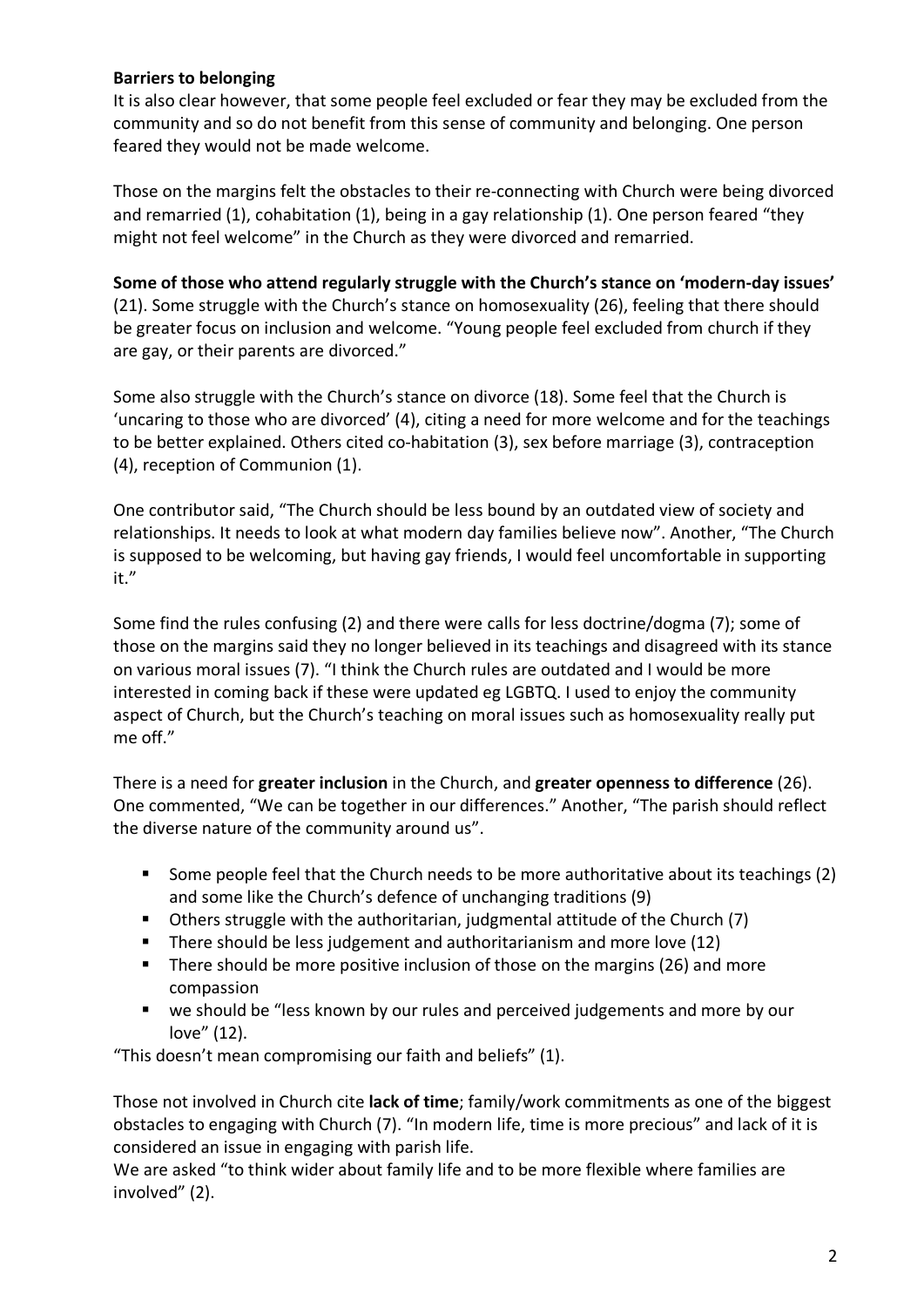"Modern life is extremely busy, and families are juggling many things and under extreme pressure at times" (3).

Some feel it is now time to remove the obligation to attend Mass (3).

"Times have changed − flexibility to go any day of the week."

COVID has been a barrier to being part of the community: "We're out of our routine of coming"  $(1).$ 

## **Hierarchy distant from the Church**

It can feel that the Church is distant from the people. Some sense a disconnect between Church and society and feel the Church needs to be "more in tune with society and life in 2022 so that we can meet people where they are".

Some speak of a "disconnect between the bishop and the people" (5); "it feels like the bishop is distant from parish life". Some feel the Church needs to listen more (4). Some feel the Church is too top heavy (2), that it is rigid, inward looking and dictatorial (9), struggling with the divisions (3) and polarisation of views (1). "Conservatism goes against the fundamental teaching of the Church" (1). A voice from the margins feels that "the Church needs to be more liberal and move forwards with the times in order to attract younger people" (1).

## **Scandals**

Negativity about the Church puts people off participating in the Church. People refer to the various scandals affecting the Church (15) and call for greater transparency (2) and honesty (1). Many feel that the scandals have still not been properly addressed (10). A comment from the margins: "Priests abusing children should never have been covered up, yet it was, and still seems to be a shady issue that has never really been fully addressed."

# **Participation**

The language of the Mass is considered to be a barrier to participation, and some find the recent changes unhelpful (5). The webcam has been really helpful over lockdown and has kept us together as a parish community (2). The large, wall mounted TV screens in church also help people to feel involved (1).

Some people believe that the Church should change its stance on **women** and their inclusion in the Church (24). Some believe that priests should be allowed to marry (17) and that the laity should be given an increased role (7). There are concerns over the decreasing number of priests (2). Clericalism is an issue (1).

"**The number of people in the pews** is an even bigger problem that needs to be addressed." Many have concerns over the **lack of young families and youth** in our parishes (7). Some refer to a Church "that is stuck in the past, that is out of step with the reality of family life in 2022". If there are more young people and families, then the parish becomes more relevant to other young families.

- Some find Mass uninspiring, boring or irrelevant (4)
- Families struggle to get their teenagers to go and wonder how we can appeal to young people (2)
- Others suggest better music that would attract young people, with child-friendly fun songs for children's Masses (5)
- The new TOAST (Time On A Sunday Together) children's liturgy makes Church accessible for families (8)